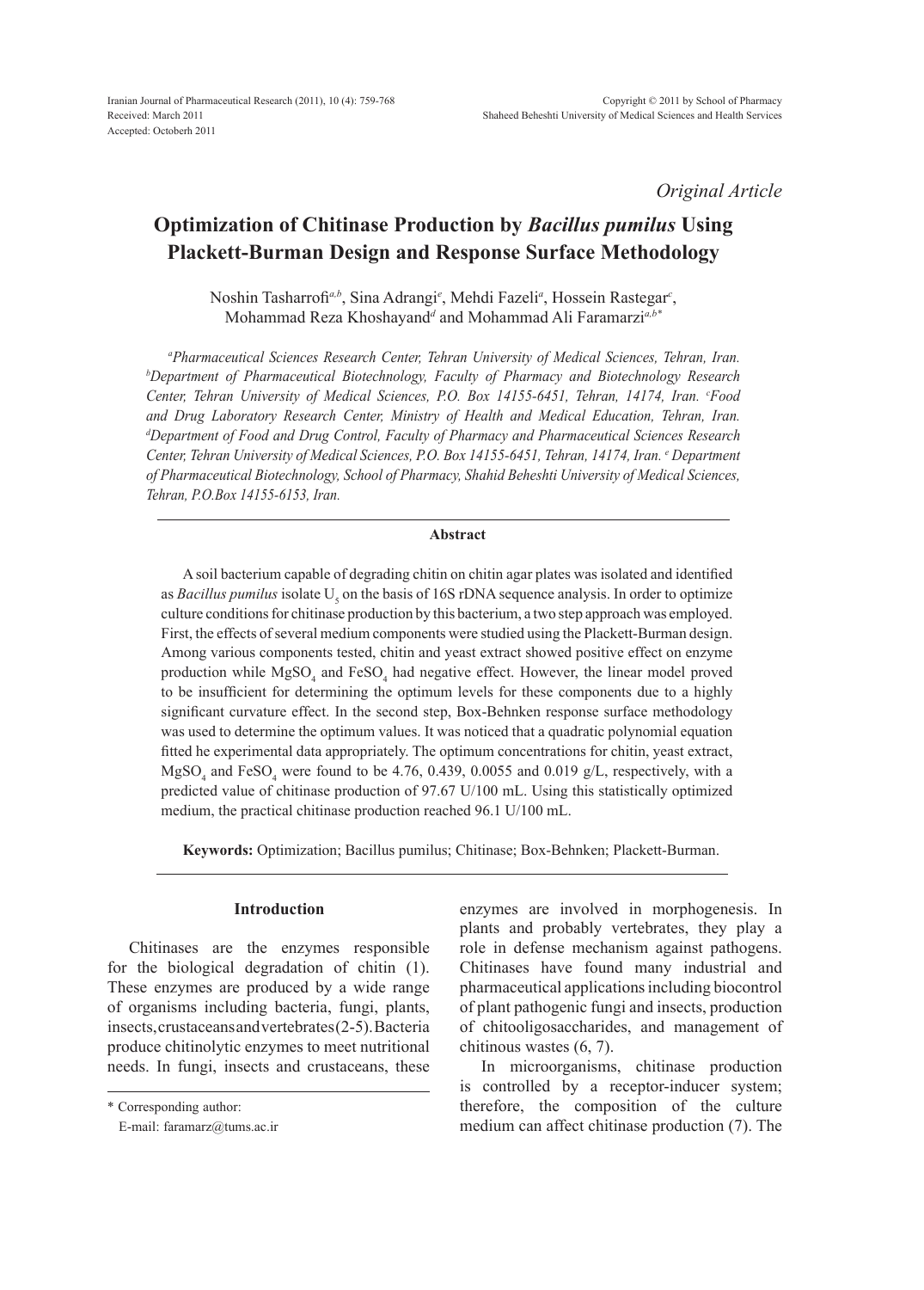conventional method for medium optimization involves changing one parameter at a time while keeping all others constant. This method may be very expensive and time consuming. In addition, it fails to determine the combined effect of different factors. A number of statistical experimental designs have been used to address these problems (8). Among theses, full factorial designs provide more complete information, but they require lots of experiments  $(L^k,$  where k is the number of variables and L is the number of levels for each variable) which makes them impractical when a large number of variables are to be studied. The Plackett-Burman design (9), as a two level fractional factorial design, is especially useful in screening studies by estimating the main effects of k variables in just  $k + 1$  experiments according to a linear model. However, this design does not consider the interaction between variables. The variables screened by Plackett-Burman design may be optimized by using statistical and mathematical optimization tools such as Response Surface Methodology (RSM) (10). This empirical technique enables to evaluate the relationship between independent variables and to predict the response in an effective experimental design. In recent years, the use of statistical experimental design in medium optimization has gained considerable attention and a number of publications describing the application of such methods in chitinase production have appeared in the literature (11-19). The aim of this study was to screen and optimize the most important factors affecting the production of chitinase by *Bacillus pumilus* using Plackett-Burman design and RSM. To our knowledge, this approach has not been used in medium optimization for the production of chitinase by this microorganism.

## **Experimental**

#### *Media and Culture condition*

The basal medium used for fermentation contained the following constituents  $(g/L)$ : powder chitin (2.5), yeast extract (0.25),  $(NH_4)_2SO_4$  $(0.1)$ , MgSO<sub>4</sub>.7H<sub>2</sub>O  $(0.05)$ , CaCl<sub>2</sub>.2H<sub>2</sub>O  $(0.025)$ , NaCl (0.5), KBr (0.05), MnCl<sub>2</sub>.4H<sub>2</sub>O (0.0005),  $ZnSO_4$ .7H<sub>2</sub>O (0.0005), and FeSO<sub>4</sub>.7H<sub>2</sub>O (0.01), pH 6.5. Chitin agar medium containing (g/L):

 $\text{Na}_2\text{HPO}_4$  (0.65),  $\text{KH}_2\text{PO}_4$  (1.5), NaCl (0.5),  $NH<sub>4</sub>Cl$  (0.25), MgSO<sub>4</sub>.7H<sub>2</sub>O (0.12), CaCl<sub>2</sub>.2H<sub>2</sub>O  $(0.005)$ , colloidal chitin  $(5.0)$ , and agar  $(20)$ , pH 6.5 was used for screening the bacterial strains in plates (20).

A single colony of  $U_5$  was inoculated into 25 mL nutrient broth medium and incubated at 30° C until optical density at 600 nm reached 1. This pre-culture was used to inoculate 100 mL of the production medium in a ratio of  $5\%$  (v/v). Cultures were then incubated at 30° C, 150 rpm for 8 days using 500 mL Erlenmeyer flasks. All experiments were carried out in triplicates.

# *Screening for chitinase producing microorganisms*

Soil samples (1 g) were shaken in sterile distilled water (100 mL) containing Tween 80 (0.5%, v/v) for 30 min, and 0.1 mL of the suspension was inoculated onto chitin agar plates, followed by incubation at 30° C for 10 days. After this period, plates were examined for formation of clearing zones (CZ). Both the size of the CZ and the colony size (CS) were determined.

## *Identification of the isolate*

The isolate used in this study was identified as *B. pumilus* based on 16S rDNA sequence analysis. In order to obtain genomic DNA bacterial cells were harvested from an overnight culture, washed three times with apyrogen sterile distilled water, and boiled for 10 min to release DNA. The suspension was centrifuged at 14000 rpm for 5 min and the supernatant was used as DNA template for PCR amplification of the 16s rDNA gene. A large fragment of the 16s rDNA gene was amplified using primers 27F (5'-AGAGTTTGATCCTGGCTCAG-3›) and 1492R (5›-TACGGTTACCTTGTTACGACTT-3›), and the first 500 bp were sequenced with primers 27F and 517R (5›-GTATTACCGCGGCTGCTGGC-3›) (21). The PCR amplification program included an initial denaturation at 94° C for 180s , 30 cycles of [denaturation 94° C for 60 s, annealing 60° C for 45 s, and extension 72° C for 90 s], and a final extension at 72° C for 90 s. The obtained sequence was subjected to an NCBI BLAST search.

#### *Enzyme assay*

The culture broth was centrifuged at 14000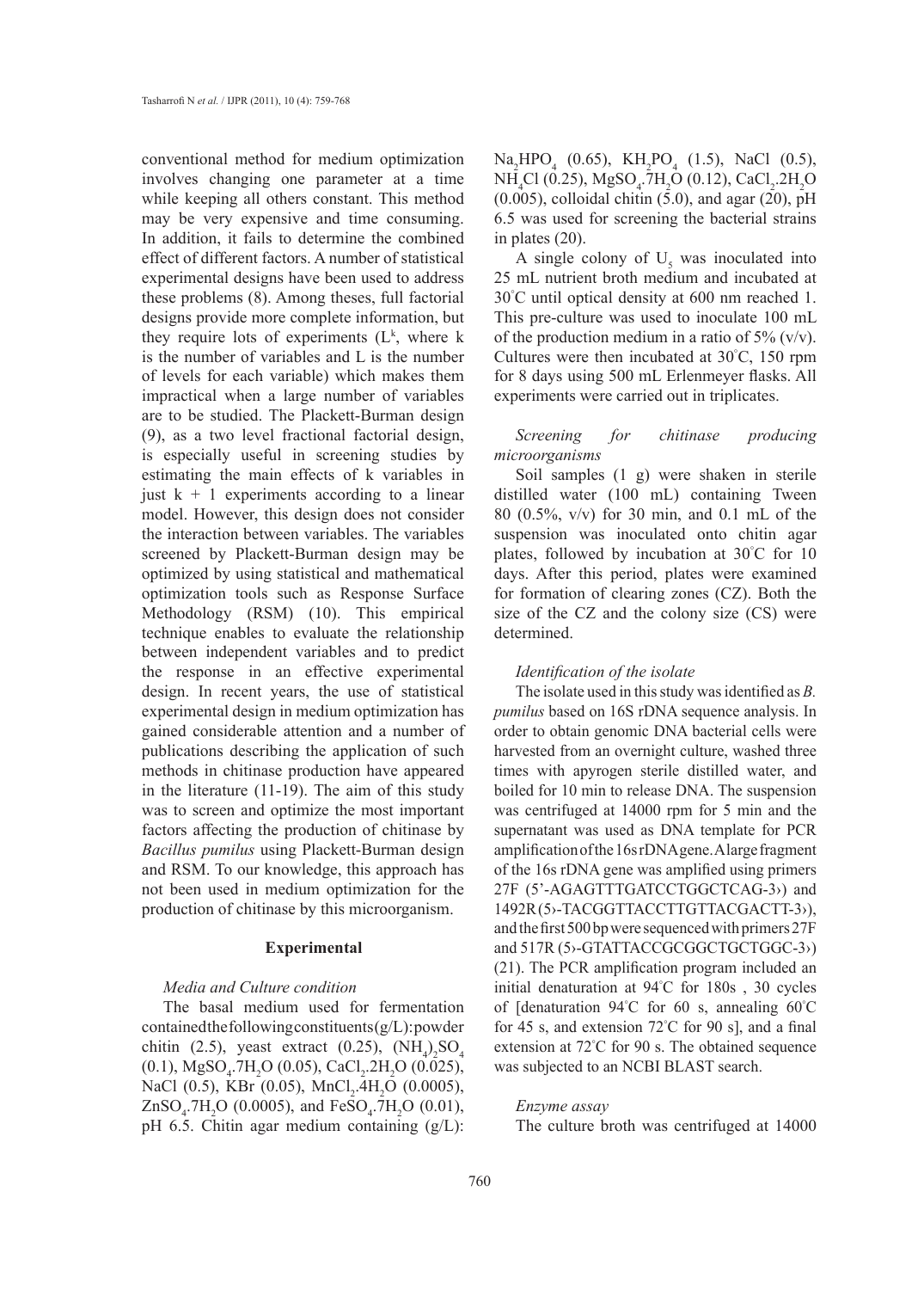| <b>Variable</b>             | Component                             | $-1$ Value (g/L) | $+1$ Value (g/L) |
|-----------------------------|---------------------------------------|------------------|------------------|
| $X_{I}$                     | Powder chitin                         | 0.500            | 5.00             |
| $X_{2}$                     | Yeast extract                         | 0.020            | 0.50             |
| $X_{\rm 3}$                 | $(NH_4)$ <sub>2</sub> SO <sub>4</sub> | 0.020            | 0.20             |
| $X_{\scriptscriptstyle 4}$  | $MgSOa$ .7H <sub>2</sub> O            | 0.010            | 0.10             |
| $X_{\scriptscriptstyle 5}$  | CaCl <sub>2</sub> .2H <sub>2</sub> O  | 0.005            | 0.05             |
| $X_{\boldsymbol{\delta}}$   | <b>NaCl</b>                           | 0.010            | 1.00             |
| $X_{7}$                     | KBr                                   | 0.010            | 0.10             |
| $X_{\boldsymbol{\delta}}$   | MnCl <sub>2</sub> .4H <sub>2</sub> O  | 0.0001           | 0.001            |
| $X_{\scriptscriptstyle g}$  | $ZnSOa$ .7H <sub>2</sub> O            | 0.0001           | 0.001            |
| $X_{\scriptscriptstyle I0}$ | $FeSO4$ .7H <sub>2</sub> O            | 0.0020           | 0.02             |

**Table 1.** Values for the Plackett-Burman design**.**

rpm for 5 min and the supernatant was used as enzyme solution for determining enzyme activity. Chitinolytic activity was determined by estimating the amount of *p*-nitrophenol (*p*NP) released from *p*-nitrophenyl-N-acetyl*β*-D-glucosaminide (*p*NP-GlcNAc) according to the method of Roberts and Selitrennikoff (22) with minor modifications. The reaction mixture consisted of 0.5 mL enzyme solution, 0.5 mL 10 mM *p*NP-GlcNAc solution, and 0.5 mL 0.1 M citrate-phosphate buffer pH 5.5. The mixture was incubated at 60° C for 30 min. The reaction was stopped by adding 0.5 mL 1 M  $\text{Na}_2\text{CO}_3$  to the mixture. The release of  $p\text{NP}$ was spectrophotometrically measured at 400 nm, and enzyme activity was calculated using a standard curve for known concentrations of *p*NP. One enzyme unit was defined as the amount of enzyme that can release 1 μmole *p*NP per hour under assay conditions.

# *Experimental design and statistical analysis for optimization*

Optimization of medium components for chitinase production by *B. pumilus* isolate  $U_5$ was performed in two stages. At the first stage, the components that have significant effect on enzyme production were identified. At the second stage, the optimum values of these components for chitinase production were determined.

## *Screening design*

Initial screening of the most important components affecting chitinase production by *B. pumilus* was performed by Plackett-Burman design. A total number of ten components were selected for this study, with each being represented at two levels, high  $(+1)$  and low  $(-1)$ as shown in Table 1. In this design, it is assumed that the main factors have no interactions and a first-order multiple regression model is appropriate:

$$
Y = \beta_{\circ} + \sum \beta x_{i} (i = 1, ..., k) \qquad \text{Equation (1)}
$$

Where Y is the response function (chitinase) production) and  $\beta$ <sup>*i*</sup> is the regression coefficient. In Table 2, the design matrix built by the statistical software package Design-Expert 7.0.0 (Stat-Ease, Inc., Minneapolis, MN, USA) for the evaluation of eleven variables in twelve experiments is presented. Variables  $X_i$ through  $X_{10}$  represent the medium components and *D* represents a dummy variable. In order to detect the curvature that may exist in the model, five replicates in the center point were also performed (trials 13 to 17). The main effect of each variable was determined according to Equation 2.

$$
E(xi) = \frac{2(\sum Pi + \sum Pi -)}{N}
$$
 Equation (2)

Where  $E(xi)$  is the effect of tested variable, *Pi +* and *Pi –* represent chitinase production from the trials where the tested variable was present at high and low levels, respectively, and *N* is the number of trials (8). Data were analyzed through analysis of variance (ANOVA). Statistical significance was at p-value  $\leq 0.05$ .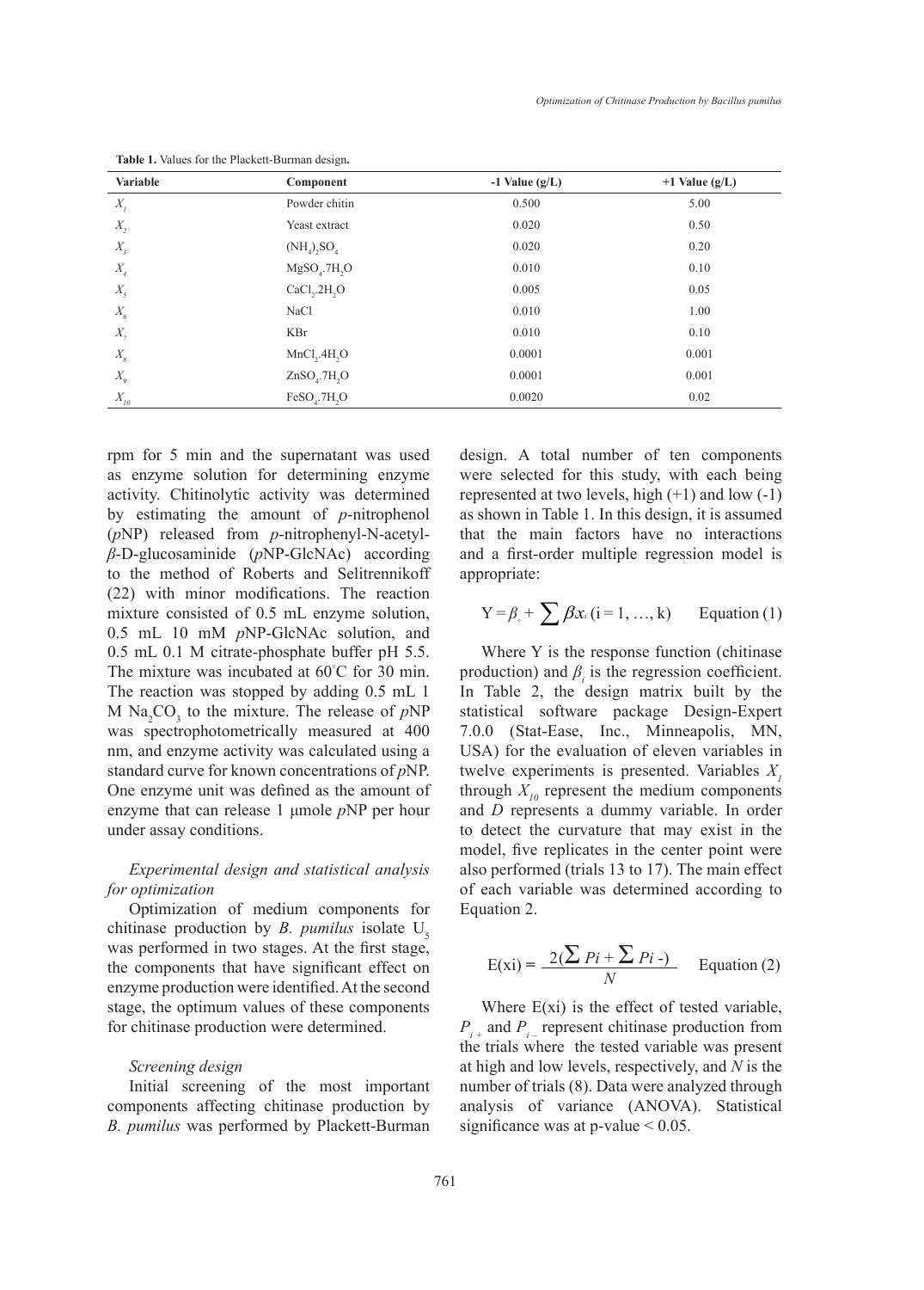| Trial No.      | <b>Variable</b> |                  |                  |                              |                  |                           |                  |                  | Chitinase activity (U/100 mL) |                  |                  |        |
|----------------|-----------------|------------------|------------------|------------------------------|------------------|---------------------------|------------------|------------------|-------------------------------|------------------|------------------|--------|
|                | $X_{I}$         | $X_{2}$          | $X_{3}$          | $X_{\!\scriptscriptstyle 4}$ | $X_{5}$          | $X_{\boldsymbol{\delta}}$ | $X_{7}$          | $X_{s}$          | $X_q$                         | $X_{10}$         | $\boldsymbol{D}$ |        |
| $\mathbf{1}$   | $+1$            | $+1$             | $-1$             | $+1$                         | $+1$             | $+1$                      | $-1$             | $-1$             | $-1$                          | $+1$             | $-1$             | 94.49  |
| $\overline{c}$ | $-1$            | $+1$             | $+1$             | $-1$                         | $+1$             | $+1$                      | $+1$             | $-1$             | $-1$                          | $-1$             | $+1$             | 69.86  |
| 3              | $+1$            | $-1$             | $+1$             | $+1$                         | $-1$             | $+1$                      | $+1$             | $+1$             | $-1$                          | $-1$             | $-1$             | 76.73  |
| 4              | $-1$            | $+1$             | $-1$             | $+1$                         | $+1$             | $-1$                      | $+1$             | $+1$             | $+1$                          | $-1$             | $-1$             | 55.50  |
| 5              | $-1$            | $-1$             | $+1$             | $-1$                         | $+1$             | $+1$                      | $-1$             | $+1$             | $+1$                          | $+1$             | $-1$             | 15.98  |
| 6              | $-1$            | $-1$             | $-1$             | $+1$                         | $-1$             | $+1$                      | $+1$             | $-1$             | $+1$                          | $+1$             | $+1$             | 20.66  |
| 7              | $+1$            | $-1$             | $-1$             | $-1$                         | $+1$             | $-1$                      | $+1$             | $+1$             | $-1$                          | $+1$             | $+1$             | 85.20  |
| 8              | $+1$            | $+1$             | $-1$             | $-1$                         | $-1$             | $+1$                      | $-1$             | $+1$             | $+1$                          | $-1$             | $+1$             | 113.36 |
| 9              | $+1$            | $+1$             | $+1$             | $-1$                         | $-1$             | $-1$                      | $+1$             | $-1$             | $+1$                          | $+1$             | $-1$             | 96.16  |
| 10             | $-1$            | $+1$             | $+1$             | $+1$                         | $-1$             | $-1$                      | $-1$             | $+1$             | $-1$                          | $+1$             | $+1$             | 34.75  |
| 11             | $+1$            | $-1$             | $+1$             | $+1$                         | $+1$             | $-1$                      | $-1$             | $-1$             | $+1$                          | $-1$             | $+1$             | 60.74  |
| 12             | $-1$            | $-1$             | $-1$             | $-1$                         | $-1$             | $-1$                      | $-1$             | $-1$             | $-1$                          | $-1$             | $-1$             | 38.11  |
| 13             | $\overline{0}$  | $\mathbf{0}$     | $\mathbf{0}$     | $\mathbf{0}$                 | $\overline{0}$   | $\boldsymbol{0}$          | $\boldsymbol{0}$ | $\boldsymbol{0}$ | $\boldsymbol{0}$              | $\mathbf{0}$     | $\mathbf{0}$     | 80.97  |
| 14             | $\overline{0}$  | $\mathbf{0}$     | $\mathbf{0}$     | $\mathbf{0}$                 | $\overline{0}$   | $\boldsymbol{0}$          | $\boldsymbol{0}$ | $\boldsymbol{0}$ | $\mathbf{0}$                  | $\overline{0}$   | $\mathbf{0}$     | 73.20  |
| 15             | $\theta$        | $\mathbf{0}$     | $\mathbf{0}$     | $\mathbf{0}$                 | $\overline{0}$   | $\boldsymbol{0}$          | $\boldsymbol{0}$ | $\boldsymbol{0}$ | $\boldsymbol{0}$              | $\overline{0}$   | $\mathbf{0}$     | 81.89  |
| 16             | $\overline{0}$  | $\mathbf{0}$     | $\mathbf{0}$     | $\mathbf{0}$                 | $\boldsymbol{0}$ | $\boldsymbol{0}$          | $\boldsymbol{0}$ | $\boldsymbol{0}$ | $\boldsymbol{0}$              | $\overline{0}$   | $\mathbf{0}$     | 83.33  |
| 17             | $\mathbf{0}$    | $\boldsymbol{0}$ | $\boldsymbol{0}$ | $\boldsymbol{0}$             | $\boldsymbol{0}$ | $\boldsymbol{0}$          | $\boldsymbol{0}$ | $\boldsymbol{0}$ | $\boldsymbol{0}$              | $\boldsymbol{0}$ | $\boldsymbol{0}$ | 79.74  |

**Table 2.** Plackett-Burman design matrix (trails No. 1 to 12) and center point experiments (trails No. 13 to 17) with corresponding results.

 $X_i - X_{10}$ : medium components; *D*: dummy variable; (+1): high level; (-1): low level; (0): basal level.

## *Optimization design*

After selecting the most important components influencing chitinase production by *B. pumilus*, Box-Behnken response surface methodology (23) was used to determine the optimum levels of these variables. Selected variables (powder chitin, yeast extract,  $MgSO_4$  and  $FeSO_4$ ) were studied at three different concentrations coded as -1, 0, and 1. The coded and actual values of the variables are given in Table 3. According to the Box-Behnken design matrix generated by Design-Expert software, a total number of 29 experiments including 24 factorial points and 5 replicates at the center point were performed (Table 4).

Predicted chitinase activity was calculated using the following second order polynomial equation:

*Y* =  $\beta$ , +  $\beta_1 X_1 + \beta_2 X_2 + \beta_3 X_3 + \beta_4 X_4 +$  $\beta_{11}X_1^2 + \beta_{22}X_2^2 + \beta_{33}X_3^2 + \beta_{44}X_4^2 + \beta_{12}X_1X_2$ *+*  $\beta_{13}X_1X_3 + \beta_{14}X_1X_4 + \beta_{23}X_2X_3 + \beta_{24}X_2X_4 +$  $\beta_{24} X_2 X_4$  Equation (3)

Where Y is predicted response, *β◦* is intercept,  $\beta$ <sub>*p*</sub>,  $\beta$ <sub>2</sub>,  $\beta$ <sub>3</sub>, and  $\beta$ <sub>4</sub> are linear coefficients,  $\beta$ <sub>*II</sub>*, $\beta$ <sub>22</sub>,</sub>  $\beta_{33}$ , and  $\beta_{44}$  are squared coefficients,  $\beta_{12}$ ,  $\beta_{13}$ ,  $\beta_{14}$ ,  $\beta_{23}$ ,  $\beta_{24}$  and,  $\beta_{34}$  are interaction coefficients, and  $X_1, X_2, X_3$ , and  $X_4$  are independent variables. By using this equation, it is possible to evaluate the linear, quadratic and interactive effects of the independent variables on the response appropriately.

Statistical analysis and graph plotting was performed using Design-Expert software. ANOVA through Fisher's test was used to evaluate the effect of independent variables on the response and significant results were identified by a p-value of  $\leq$  0.05. Multiple correlation coefficient  $(R^2)$  and adjusted  $R^2$  were used as quality indicators to evaluate the fitness of the second order polynomial equation. Contour and three-dimensional surface plots were employed to demonstrate the relationship and interaction between the coded variables and the response. The optimal points were determined by solving the equation derived from the final quadratic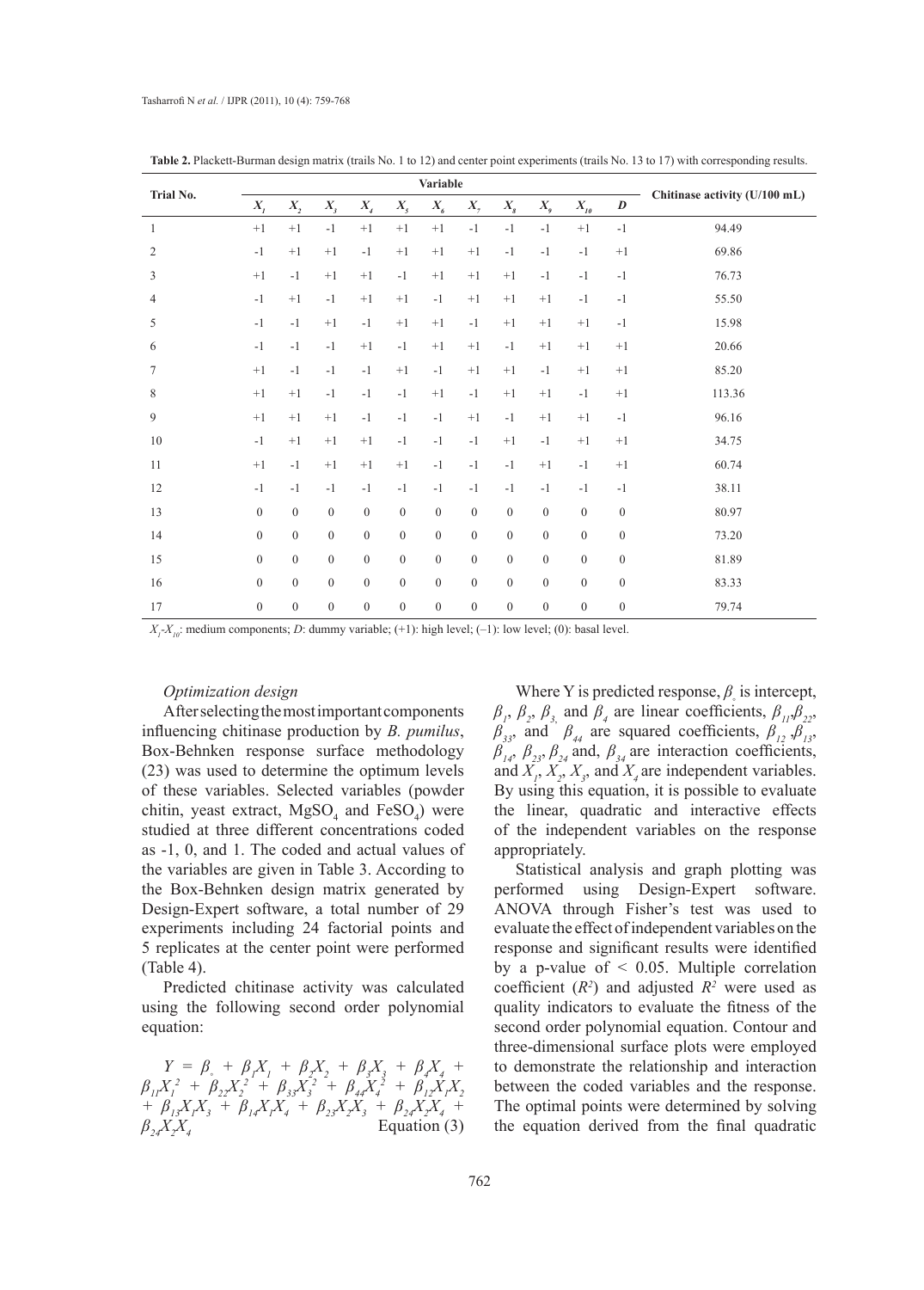| <b>Variable</b> | Component                  | Level of variable $(g/L)$ |         |         |  |  |  |
|-----------------|----------------------------|---------------------------|---------|---------|--|--|--|
|                 |                            | $-1$                      | 0       |         |  |  |  |
| X               | Powder chitin              | 0.5                       | 2.75    | 5.0     |  |  |  |
| $X_{\rm z}$     | Yeast extract              | 0.02                      | 0.26    | 0.5     |  |  |  |
| X               | $MgSO4$ .7H <sub>2</sub> O | 0.0010                    | 0.0055  | 0.0100  |  |  |  |
| $X_{10}$        | $FeSO4$ .7H <sub>2</sub> O | 0.00150                   | 0.01075 | 0.02000 |  |  |  |

**Table 3.** Coded and real concentration values for the Box-Behnken design.

model and grid search in RSM plots.

### **Results and Discussion**

#### *Identification*

Eighteen bacteria that could produce chitinolytic enzymes were isolated from soil samples collected from various locations in Iran using chitin agar plates. Among these, isolate  $U<sub>s</sub>$ was selected for further study based on its high CZ/CS ratio (data not shown). In order to identify this isolate, the 16S rDNA analysis method was employed. A comparison of the partial (500 bp) 16S rDNA sequence with the NCBI Nucleotide database with BLAST software revealed 99% sequence identity with the published sequence of *B. pumilus.* The partial sequence was submitted to the NCBI Nucleotide database (accession number EU274636).

## *Chitinase production through B. pumilus*   $i$ *solate*  $U<sub>s</sub>$

After 8 days of incubation using basal medium, the chitinolytic activity in the culture supernatant of *B. pumilus* reached a maximum of 79.8 U/100 mL. The crude enzyme was thermally stable for more than 5 h at temperatures up to 60° C (data not shown).

#### *Screening of important medium components*

Plackett-Burman screening experimental design was employed to determine the influence of independent variables on the production of chitinase by *B. pumilus*. Among the variables under study, powder chitin  $(X_i)$ , yeast extract  $(X_2)$ , MgSO<sub>4</sub> $(X_4)$ , and FeSO<sub>4</sub> $(X_{10})$  concentrations were significant (Table 5). It is also apparent from Table 5 that this model is highly significant. In addition, the model›s lack of fit is not significant, implying that the model fits the data. However,

the highly significant effect of curvature means that at least one variable is involved in an order higher than one. This indicates that a linear model would not be appropriate for determining the optimum concentrations of significant variables and a higher order model must be employed. For this reason, optimization was performed using Box-Behnken design as described later.

By using Design Expert, the equation obtained for Plackett-Burman design was as follows:

Y = 63.46 + 24.32(
$$
X_1
$$
) + 13.89( $X_2$ ) - 6.32( $X_4$ ) -  
5.59( $X_{10}$ ) Equation (4)

Where Y is the response (chitinase activity), and  $X_1$ ,  $X_2$ ,  $X_4$ , and  $X_{10}$  are chitin, yeast extract,  $MgSO<sub>4</sub>$ , and  $FeSO<sub>4</sub>$  concentrations, respectively. It can be seen from Equation 4 that chitin and yeast extract exerted positive effect, while  $MgSO_4$  and FeSO<sub>4</sub> had negative effect on chitinase production by *B. pumilus*. Further statistical analysis revealed that the difference between the means of center point and factorial trials in this design was not significant ( $p > 0.05$ ). This indicated that the optimum levels for chitinase production would be near or within the experimental ranges chosen for Plackett-Burman design and there was no need to apply the steepest ascend method (23). Instead, minor modifications were made to the levels of the negative significant components,  $MgSO_4$  and  $FeSO_4$ , using the one factor at a time approach (data not shown).

## *Optimization of medium components*

The four significant variables selected based on the results of Plackett-Burman design (chitin, yeast extract,  $MgSO_4$ , and  $FeSO_4$ ) were optimized using Box-Behnken response surface methodology, and obtained results were analyzed by ANOVA (Table 6). By using the residual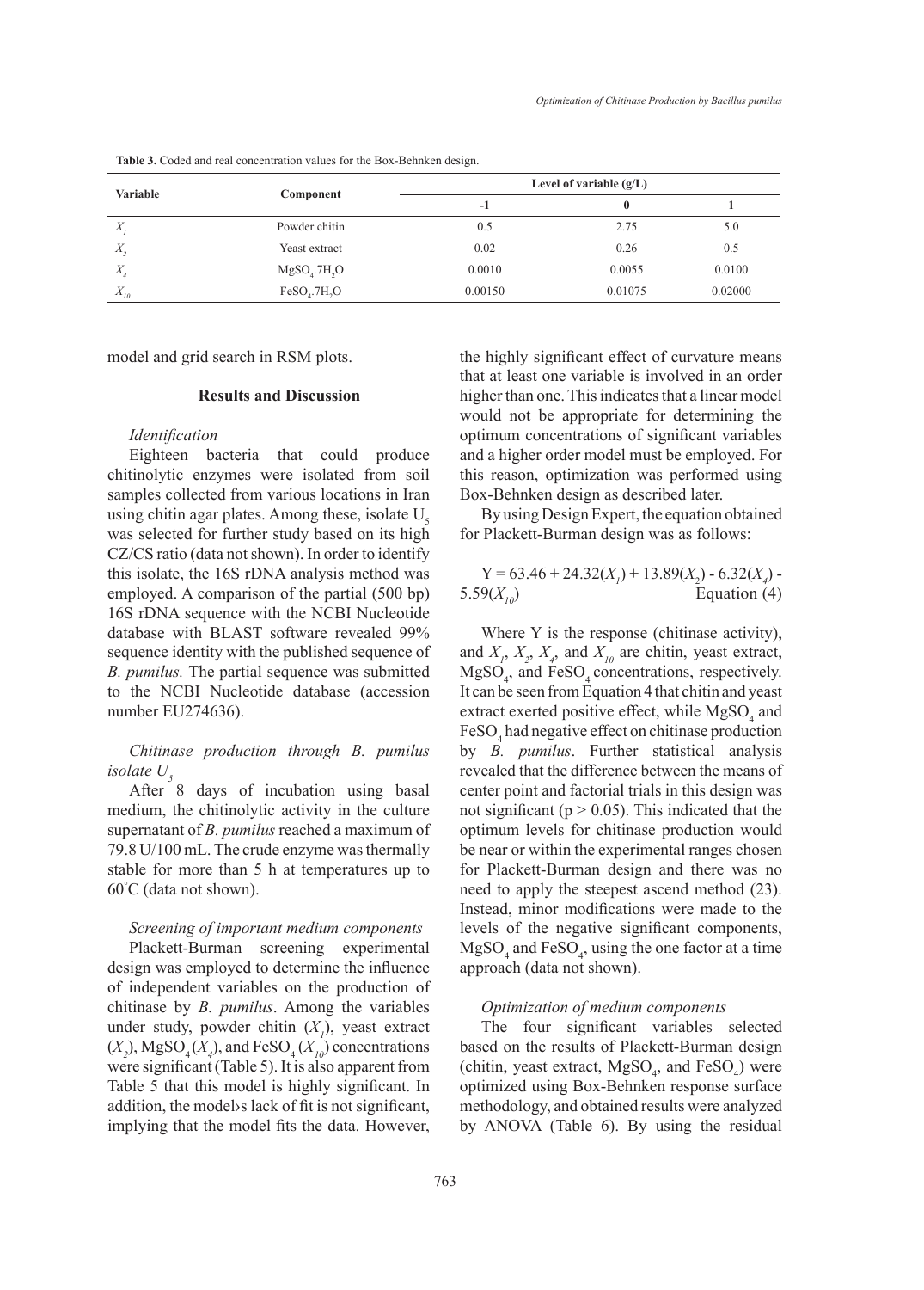|                |                  | <b>Variable</b>  |                          |                   |                               |
|----------------|------------------|------------------|--------------------------|-------------------|-------------------------------|
| Trial No.      | Chitin           | Yeast extract    | MgSO <sub>4</sub>        | FeSO <sub>4</sub> | Chitinase activity (U/100 mL) |
| $\mathbf{1}$   | $^{\rm -1}$      | $^{\rm -1}$      | $\boldsymbol{0}$         | $\boldsymbol{0}$  | 18.20                         |
| $\sqrt{2}$     | $\,1$            | $-1$             | $\boldsymbol{0}$         | $\boldsymbol{0}$  | 57.36                         |
| 3              | $-1$             | $\mathbf{1}$     | $\boldsymbol{0}$         | $\boldsymbol{0}$  | 56.90                         |
| $\overline{4}$ | $\mathbf{1}$     | $\mathbf{1}$     | $\boldsymbol{0}$         | $\boldsymbol{0}$  | 97.39                         |
| 5              | $\boldsymbol{0}$ | $\boldsymbol{0}$ | $^{\rm -1}$              | $-1$              | 62.32                         |
| 6              | $\boldsymbol{0}$ | $\boldsymbol{0}$ | $\mathbf{1}$             | $-1$              | 41.24                         |
| 7              | $\boldsymbol{0}$ | $\boldsymbol{0}$ | $-1$                     | $\,1$             | 67.10                         |
| $\,$ 8 $\,$    | $\boldsymbol{0}$ | $\boldsymbol{0}$ | $\mathbf{1}$             | $\,1$             | 66.75                         |
| 9              | $-1$             | $\boldsymbol{0}$ | $\boldsymbol{0}$         | $^{\rm -1}$       | 50.80                         |
| $10\,$         | $\mathbf{1}$     | $\boldsymbol{0}$ | $\boldsymbol{0}$         | $-1$              | 77.17                         |
| $11\,$         | $-1$             | $\boldsymbol{0}$ | $\boldsymbol{0}$         | $\mathbf{1}$      | 29.49                         |
| $12\,$         | $\mathbf{1}$     | $\boldsymbol{0}$ | $\boldsymbol{0}$         | $\mathbf{1}$      | 54.60                         |
| 13             | $\boldsymbol{0}$ | $^{\rm -1}$      | $-1$                     | $\boldsymbol{0}$  | 51.37                         |
| 14             | $\mathbf{0}$     | $\mathbf{1}$     | $-1$                     | $\boldsymbol{0}$  | 87.31                         |
| 15             | $\boldsymbol{0}$ | $-1$             | $\mathbf{1}$             | $\boldsymbol{0}$  | 43.20                         |
| $16\,$         | $\boldsymbol{0}$ | $\mathbf{1}$     | $\mathbf{1}$             | $\boldsymbol{0}$  | 82.01                         |
| $17\,$         | $-1$             | $\boldsymbol{0}$ | $^{\rm -1}$              | $\boldsymbol{0}$  | 46.71                         |
| $18\,$         | $\mathbf{1}$     | $\boldsymbol{0}$ | $^{\mbox{{\small{-1}}}}$ | $\boldsymbol{0}$  | 69.51                         |
| 19             | $-1$             | $\boldsymbol{0}$ | $\mathbf{1}$             | $\boldsymbol{0}$  | 37.90                         |
| $20\,$         | $\mathbf{1}$     | $\boldsymbol{0}$ | $\mathbf{1}$             | $\boldsymbol{0}$  | 74.64                         |
| $21\,$         | $\boldsymbol{0}$ | $^{\rm -1}$      | $\boldsymbol{0}$         | $^{\rm -1}$       | 43.77                         |
| $22\,$         | $\boldsymbol{0}$ | $\mathbf{1}$     | $\boldsymbol{0}$         | $^{\rm -1}$       | 91.11                         |
| 23             | $\boldsymbol{0}$ | $-1$             | $\boldsymbol{0}$         | $\,1$             | 40.78                         |
| 24             | $\boldsymbol{0}$ | $\mathbf{1}$     | $\boldsymbol{0}$         | $\mathbf{1}$      | 89.50                         |
| 25             | $\boldsymbol{0}$ | $\boldsymbol{0}$ | $\boldsymbol{0}$         | $\boldsymbol{0}$  | 65.31                         |
| $26\,$         | $\boldsymbol{0}$ | $\boldsymbol{0}$ | $\boldsymbol{0}$         | $\boldsymbol{0}$  | 68.42                         |
| $27\,$         | $\boldsymbol{0}$ | $\boldsymbol{0}$ | $\boldsymbol{0}$         | $\boldsymbol{0}$  | 68.88                         |
| 28             | $\boldsymbol{0}$ | $\boldsymbol{0}$ | $\boldsymbol{0}$         | $\boldsymbol{0}$  | 69.51                         |
| 29             | $\boldsymbol{0}$ | $\boldsymbol{0}$ | $\boldsymbol{0}$         | $\boldsymbol{0}$  | 70.90                         |

|  | Table 4. Box-Behnken design matrix. |  |  |
|--|-------------------------------------|--|--|
|--|-------------------------------------|--|--|

plot of predicted values, trials number 6 and 12 (Table 4) were detected as outliers. Therefore, they were ignored in further statistical analysis of the data. As can be seen from Table 6, only two linear (chitin and yeast extract), one quadratic (chitin), and one interaction (chitin- $FeSO_4$ ) terms were significant (p-value < 0.05). The mathematical model describing the relationship between variables  $(X_1, X_2, \text{ and } X_{10})$  and response (Y) could be reduced to:

 $Y = 67.06 + 18.3(X_i) + 20.79(X_i) + 6.91(X_iX_i)$ 8.76  $(X_i^2)$ *)* Equation (5)

The positive coefficients of  $X_i$  and  $X_2$  indicate that chitinase activity increases with increasing levels of chitin and yeast extract. The squared correlation coefficient  $(R^2)$  and adjusted  $R^2$  were calculated to be 0.98 and 0.95, respectively, indicating that this model can explain 98% variability in the response and only less than 2% of the variability is due to noise. Moreover, the similarity between  $R^2$  and adjusted  $R^2$ -values shows the adequacy of the model to predict the response. The value of the coefficient of variation  $(CV\% = 6.42)$  also indicates the precision and reliability of the model. Insignificant factors can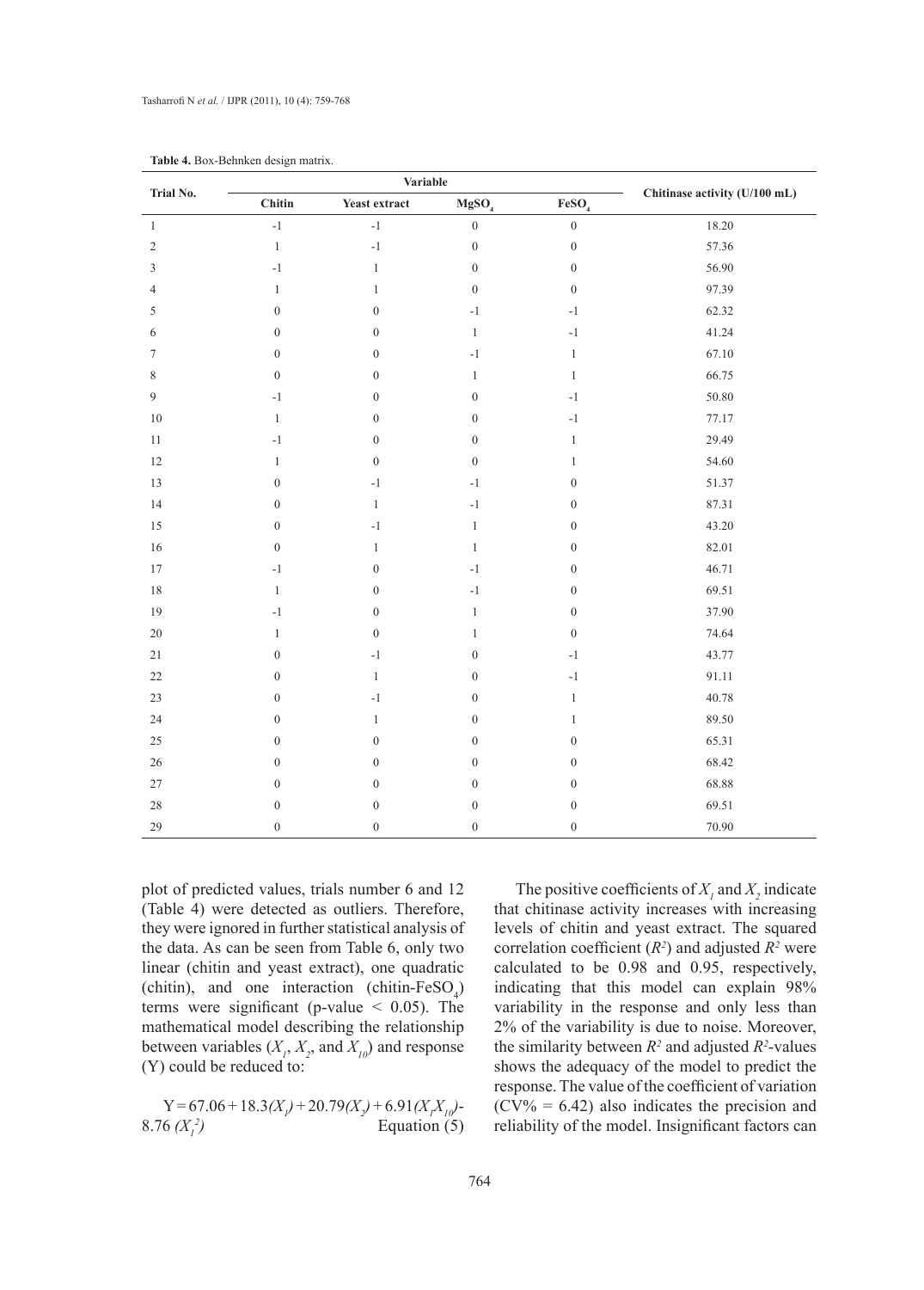| <b>Source</b> | <b>Sum of Squares</b> | df             | <b>Mean Square</b> | f-Value  | $p-value (Prob > F)$    |
|---------------|-----------------------|----------------|--------------------|----------|-------------------------|
| Model         | 10265.35              | 4              | 2566.339           | 44.69918 | $< 0.0001$ <sup>a</sup> |
| Chitin        | 7096.252              | л.             | 7096.252           | 123.5989 | ${}_{0.0001}$           |
| Yeast extract | 2315.556              | J.             | 2315.556           | 40.33117 | $\leq 0.0001$           |
| MgSO4         | 478.7191              |                | 478.7191           | 8.338086 | 0.0148                  |
| FeSO4         | 374.8281              |                | 374.8281           | 6.528566 | 0.0268                  |
| Curvature     | 945.3387              |                | 945.3387           | 16.46543 | 0.0019                  |
| Residual      | 631.549               | 11             | 57.41355           |          |                         |
| Lack of Fit   | 569.7909              | 7              | 81.3987            | 5.272097 | 0.0637                  |
| Pure Error    | 61.75812              | $\overline{4}$ | 15.43953           |          |                         |
| Cor Total     | 11842.24              | 16             |                    |          |                         |

**Table 5.** ANOVA for Plackett-Burman design.

affect the prediction ability of the model and consequently decrease its precision. By omitting these factors, the predicted  $R^2$  increased from 0.86 to 0.93. Also, the adequate precision of the model, which is an indicator of signal to noise ratio, increased from 25.00 to 45.24.

The response surface from the interaction between chitin and  $FeSO<sub>4</sub>$  is illustrated in Figure 1. Chitinase activity increases as chitin concentration is increased; however, this relationship is not linear and, as expected, a curvature along the chitin axis is observed. The elliptical nature of the contour plot indicates that the interaction between chitin and  $\text{FeSO}_4$  is significant.

Through solving Equation 5 and analyzing response surface plots, the optimum levels for chitin, yeast extract, and  $\text{FeSO}_4$  were determined to be 4.76, 0.439, and 0.019  $g/L$ , respectively. Since the effect of  $MgSO_4$  on chitinase production was found to be insignificant, its middle level  $(0.0055 \text{ g/L})$  was considered as optimal. At these concentrations, predicted chitinase activity was calculated to be 97.67 U/100 mL.

#### *Experimental validation*

In order to validate the experimental model, five verification experiments were performed using the statistically optimized medium. The practical response was  $96.1 \pm 2.88$  U/100 mL which is about 98% of the predicted value. The perfect agreement between the observed and predicted values confirms the validity and precision of the model.

In this study, the Plackett-Burman design

was used to determine the most important factors influencing chitinase production by *B. pumilus*. There are many reports describing the use of this method in medium optimization with several microorganisms including *Alcaligenes xylosoxydans* (25), *Pantoea dispersa* (6), *Streptomyces* (14), *Azadirachta indica* (26), and *Bacillus circulans* (27). Based on Plackett-Burman design results it was found that among ten tested components, chitin, yeast extract,  $MgSO_4$ , and  $FeSO_4$  exhibit statistically significant effect on enzyme production. It has been shown that chitin is a major inducer in chitinase production by many bacteria such as *A. xylosoxydans* (25), *Trichoderma hazarium* (17), *P. dispersa* (6), *Sterptomyces* (14, 28), *Moniliphthora perniciosa* (16), and *Bacillus laterosporous* (29). Microbial chitinases are inducible enzymes, the production of which is stimulated by chitin, chitooligosaccharides, chitobiose and/or GlcNAc (7, 30, 31). The molecular mechanism of chitinase induction in bacteria has been studied by cloning the chitinase gene from *Streptomyces lividans* in *Escherichia coli* (32). It has been suggested that for most microorganisms the optimum chitin concentration for chitinase induction is in the range of 10-20 g/L (33). Here, we demonstrated that the optimum chitin concentration for chitinase production by *B. pumilus* is 4.76 g/L, which is considerably lower than the range given above. Similarly, several reports have indicated the stimulatory effect of yeast extract on chitinase production by microorganisms (6, 16, 17, 25, 28, 34). According to Nampoothiri *et*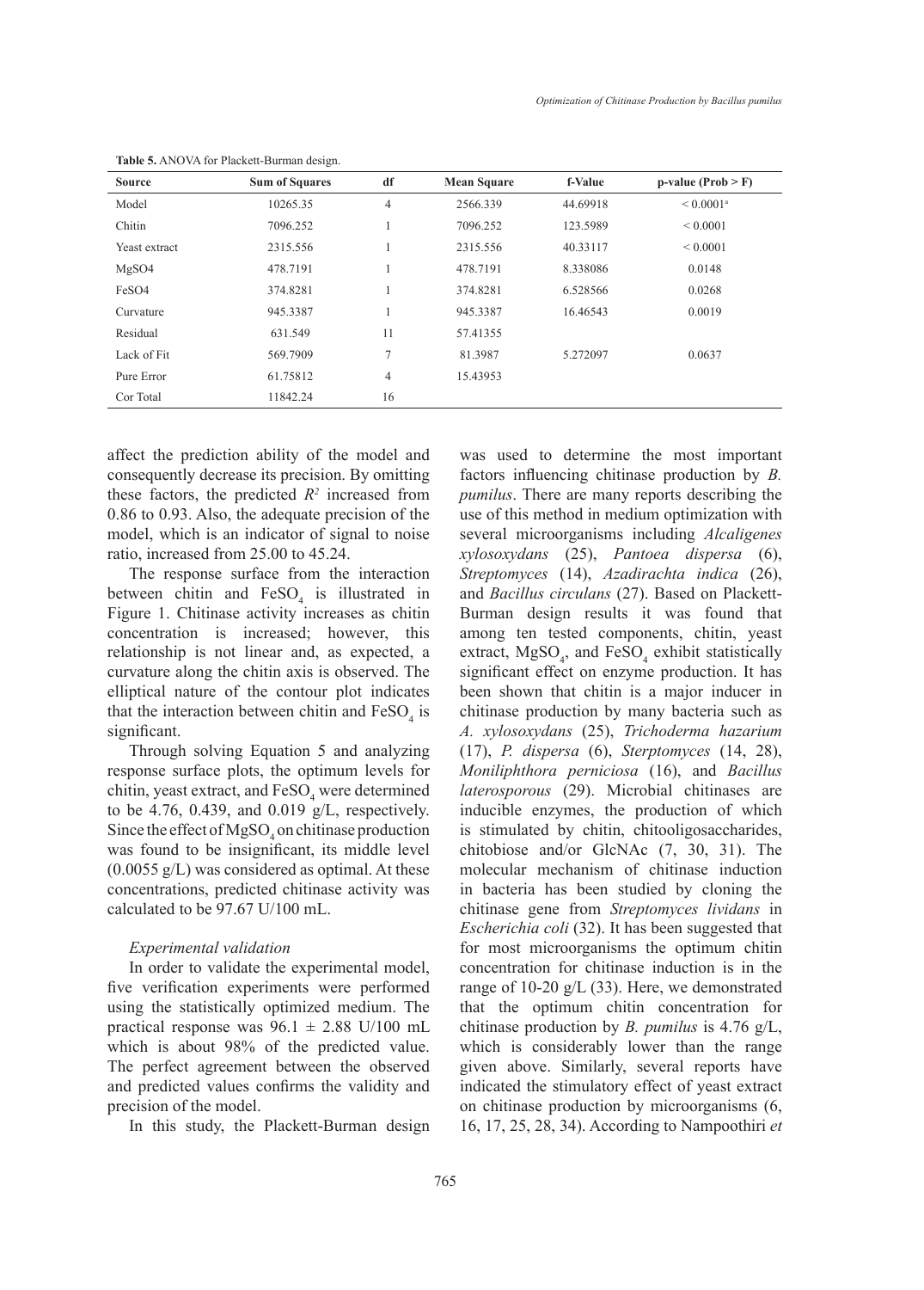| <b>Source</b>                                                       | Sum of squares | df             | Mean square | f-Value  | $p-value Prob > F$ |
|---------------------------------------------------------------------|----------------|----------------|-------------|----------|--------------------|
| Model                                                               | 9644.93        | 14             | 688.92      | 39.34    | ${}< 0.0001$       |
| $X_i$ - Chitin                                                      | 3306.45        | $\mathbf{1}$   | 3306.45     | 188.83   | ${}< 0.0001$       |
| $X$ <sub>2</sub> -Yeast extract                                     | 5188.60        | $\mathbf{1}$   | 5188.60     | 296.31   | ${}< 0.0001$       |
| $X_4$ - MgSO <sub>4</sub>                                           | 18.85          | $\mathbf{1}$   | 18.85       | 1.08     | 0.3199             |
| $X_{10}$ - FeSO <sub>4</sub>                                        | 27.79          | $\mathbf{1}$   | 27.79       | 1.59     | 0.2317             |
| $X_iX_2$                                                            | 0.44           | $\mathbf{1}$   | 0.44        | 0.03     | 0.8768             |
| $X_{\!\!f}^{\vphantom{1}} X_{\!\!f}^{\vphantom{1}}$                 | 48.56          | $\mathbf{1}$   | 48.56       | 2.77     | 0.1217             |
| $X_iX_{10}$                                                         | 108.90         | $\mathbf{1}$   | 108.90      | 6.22     | 0.0282             |
| $X_{\!\scriptscriptstyle 2}\!X_{\!\scriptscriptstyle 4}$            | 2.07           | $\mathbf{1}$   | 2.07        | 0.12     | 0.7368             |
| $X_{\!\scriptscriptstyle 2}^\mathcal{X}\!X_{\scriptscriptstyle I0}$ | 0.48           | $\mathbf{1}$   | 0.48        | 0.03     | 0.8716             |
| $X_{\!A\!Y_{I0}}$                                                   | 0.29           | $\mathbf{1}$   | 0.29        | $0.02\,$ | 0.8999             |
| $X^{\,2}_I$                                                         | 494.08         | $\mathbf{1}$   | 494.08      | 28.22    | 0.0002             |
| $X_2^2$                                                             | 19.71          | $\mathbf{1}$   | 19.71       | 1.13     | 0.3097             |
| $X_i^2$                                                             | 12.03          | $\mathbf{1}$   | 12.03       | 0.69     | 0.4234             |
| $X_{10}^2$                                                          | 0.03           | $\mathbf{1}$   | 0.03        | $0.00\,$ | 0.9667             |
| Residual                                                            | 210.13         | 12             | 17.51       |          |                    |
| Lack of Fit                                                         | 193.09         | 8              | 24.14       | 5.67     | 0.0600             |
| Pure Error                                                          | 17.04          | $\overline{4}$ | 4.26        |          |                    |
| Cor Total                                                           | 9855.06        | 26             |             |          |                    |
| $R^2$                                                               | 0.98           |                |             |          |                    |
| Adjusted $R^2$                                                      | 0.95           |                |             |          |                    |
| Predicted $R^2$                                                     | 0.86           |                |             |          |                    |
| C.V.%                                                               | 6.42           |                |             |          |                    |
| Adeq-Precision                                                      | 25.00          |                |             |          |                    |

**Table 6.** ANOVA for Box-Behnken design.

*al*. (17), this may be due to the presence of chitin or growth factors in yeast extract. However, such low concentrations of chitin fail to induce chitinase production in most micoorganims. In addition, some other nitrogen sources including peptone and urea are reported to enhance chitinase production (18), indicating that other mechanisms may be involved. The production of chitinolytic enzymes is also affected by minerals. Chitinase production by *P. dispersa* is enhanced by the addition of KBr and  $MgSO<sub>4</sub>$ to the production medium (6).  $MgSO<sub>4</sub>$  also influences chitinase production by *Streptomyces* (14). In this study, using statistical optimization methods we demonstrated that  $MgSO<sub>4</sub>$  and  $FeSO<sub>4</sub>$  can affect the production of chitinase by *B. pumilus*. It should be noted, however, that in optimization studies one should be very careful in selecting concentration ranges for such medium

components as even very slight variations may result in quite different effects.

At the second step, chitin, yeast extract,  $MgSO<sub>4</sub>$  and FeSO<sub>4</sub>, which exhibited significant effect on chitinase production, were selected for optimization of the production medium using Box-Behnken response surface methodology. This method has been used in similar studies including optimization of culture conditions for chitinase production by *Streptomyces* (14) and *A. xylosoxydans* (25). Using statistical experimental design, we were able to enhance chitinase production by *B. pumilus* to 96.1 U/100 mL. The good agreement between the predicted response (97.67 U/100 mL) and the experimental data obtained in the laboratory indicates the adequacy and applicability of experimental design methods for medium optimization.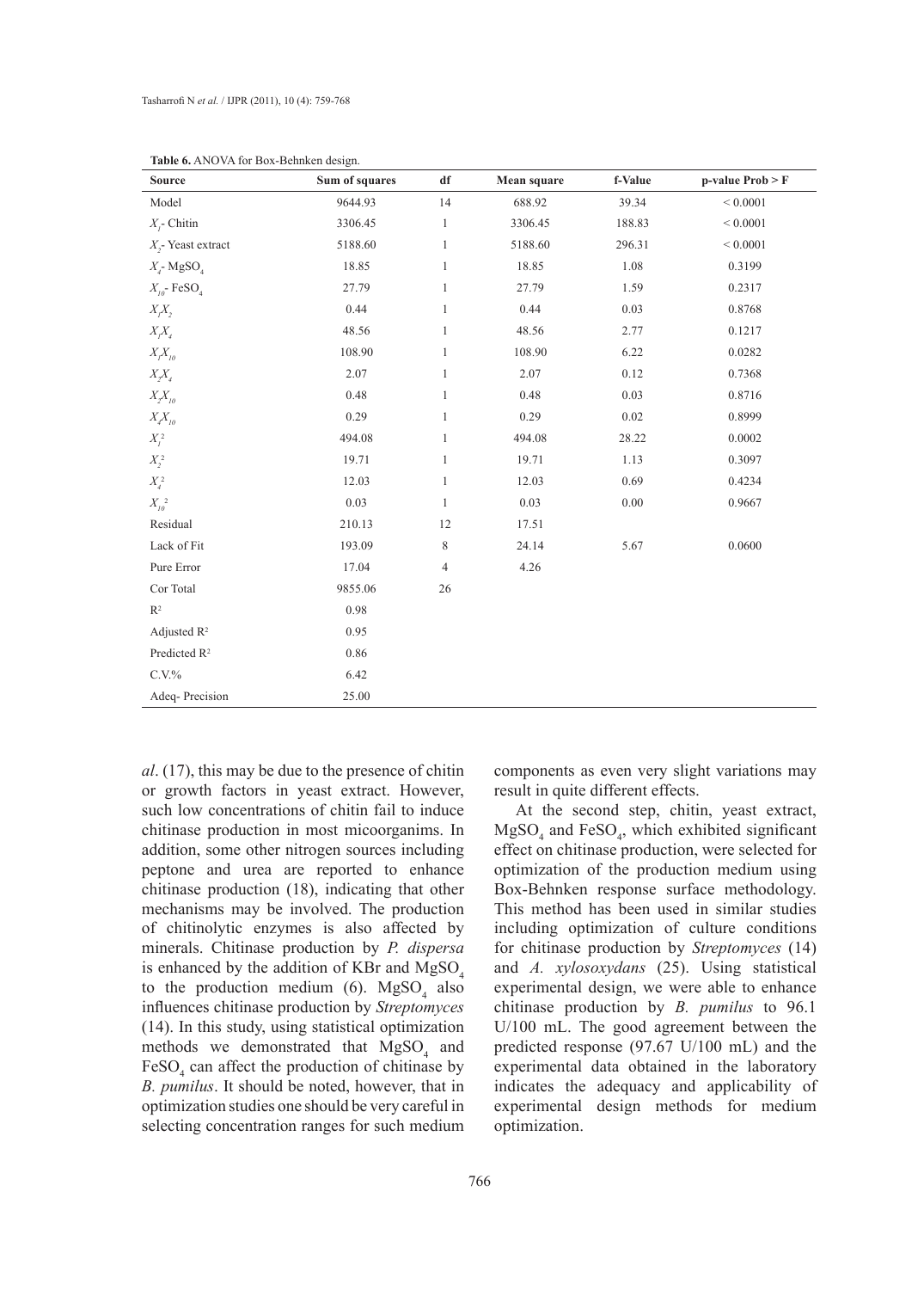

**Figure 1.** Response surface curve showing the effect of chitin and FeSO<sub>4</sub> on chitinase production by *B. pumilus.* 

#### **Acknowledgment**

This work was supported by grant number 425-615 awarded to M.A.F. by Pharmaceutical Sciences Research Center, Tehran University of Medical Sciences, Tehran, Iran.

#### **References**

- Flach J, Pilet PE and Jolles P. What›s new in chitinase (1) research? *Experientia* (1992) 48: 701-716.
- Adrangi S, Faramarzi MA, Shahverdi AR and (2) Sepehrizadeh Z. Purification and characterization of two extracellular endochitinases from *Massilia timonae*. *Carbohydr. Res.* (2010) 345: 402-407.
- Faramarzi MA, Fazeli M, Tabatabaei Yazdi M, Adrangi (3) S, Jami Al-Ahmadi K, Tasharrofi N and Aziz Mohseni F. Optimization of cultural conditions for production of chitinase by a soil isolate of *Massilia timonae*. *Biotechnology* (2009) 8: 93-99.
- Jami Al-Ahmadi K, Tabatabaei Yazdi M, Fathi Najafi (4) M, Shahverdi AR, Faramarzi MA, Zarrini G and Behravan J. Optimization of medium and cultivation conditions for chitinase production by the newly isolated: *Aeromonas* sp. *Biotechnology* (2008) 7: 266-272.
- (5) Jami Al-Ahmadi K, Tabatabaei Yazdi M, Fathi Najafi M, Shahverdi AR, Faramarzi MA, Zarrini G and Behravan J. Isolation and characterization of a chitinolytic enzyme producing microorganism, *Paenibacillus chitinolyticus* JK2 from Iran. *Res. J.*

*Microbiol.* (2008) 3: 395-404.

- Gohel V, Chaudhary T, Vyas P and Chhatpar HS. (6) Statistical screening of medium components for the production of chitinase by the marine isolate *Pantoea dispersa*. *Biochem. Eng. J.* (2006) 28: 50-56.
- Patil RS, Ghormande V and Deshpande MV. (7) Chitinolytic enzymes: an exploration. *Enzyme Microb. Technol.* (2000) 26: 473-483.
- Lu Y and Mei L. Optimization of fermentation (8) conditions for P450 BM-3 monooxygenase production by hybrid design methodology. *J. Zhejiang Univ. Sci. B* (2007) 8: 27-32.
- (9) Plackett RL and Burman JP. The design of optimum multifactorial experiments. *Biometrica* (1944) 33: 305-325.
- Myers RH and Montgomery D. *Response Surface*  (10) *Methodology: Process and Product Optimization Using Designed Experiments*. Wiley, New York (2002).
- (11) Felse PA and Panda T. Self-directing optimization of parameters for extracellular chitinase production by *Trichoderma harzianum* in batch mode. *Process Biochem.* (1999) 34: 563-566.
- $(12)$  Gohel V, Triveda S, Vyas P and Chhatpar HS. Formulation of medium constituents by multiresponse analysis of central composit design to enhance chitinase production in *Pantoea dispersa*. *Indian J. Exp. Biol.* (2004) 42: 1123-1131.
- (13) Gohel V, Singh A, Vimal M, Ashwini P and Chhatpar HS. Bioprospecting and antifungal potential of chitinolytic microorganisms. *Afr. J. Biotechnol.* (2006)  $5:54-72.$
- $(14)$  Han Y, Zhiyong L, Miao X and Zhang F. Statistical